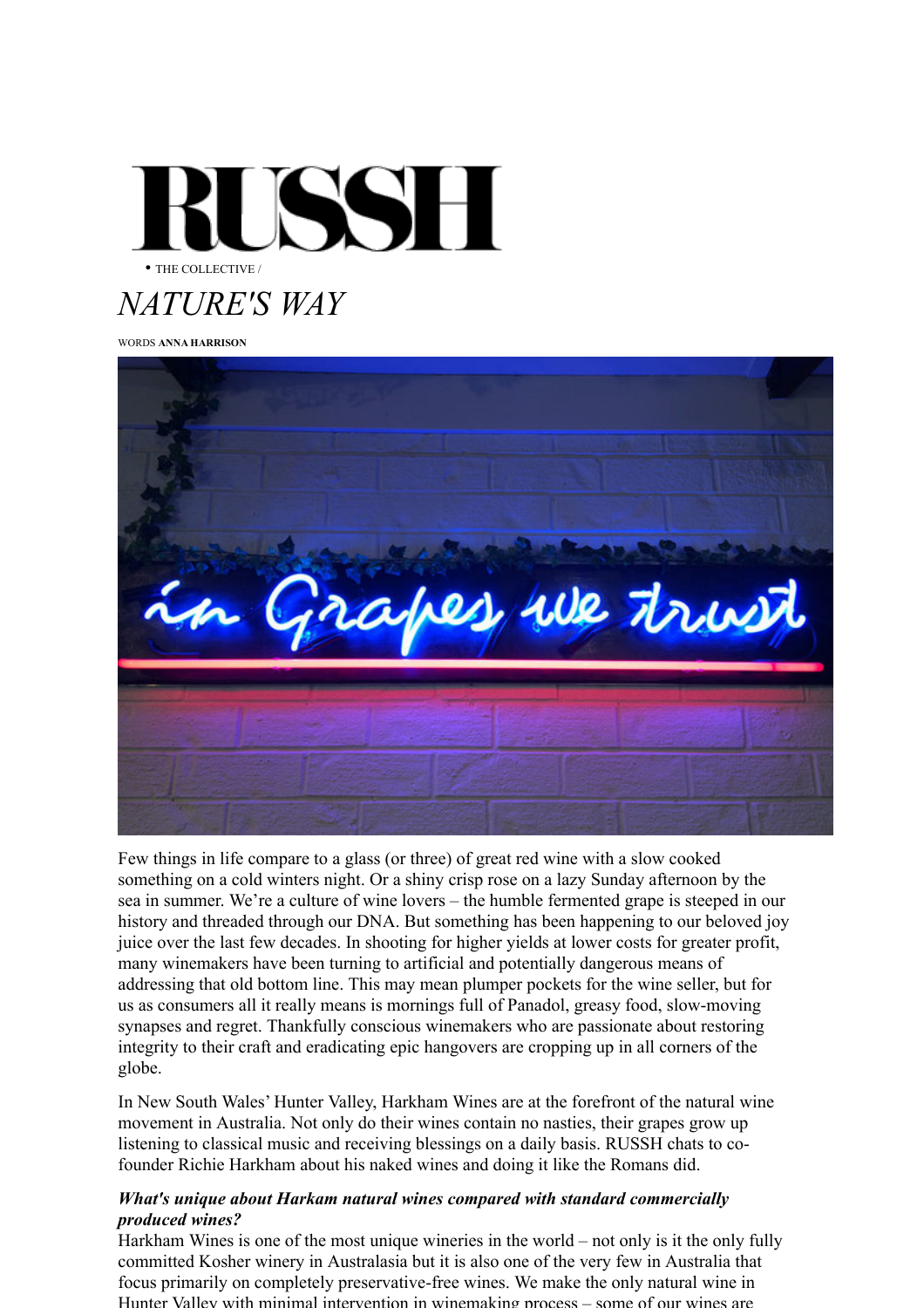committed Kosher winery in Australasia but it is also one of the very few in Australia that focus primarily on completely preservative-free wines. We make the only natural wine in Hunter Valley with minimal intervention in winemaking process – some of our wines are made from 100 per cent fermented grape juice with no fining or filtration.

A lot of wines made in Australia are starting to taste the same. The use of science and technology mean that winemakers can use a formulaic method and utilise almost any quality of fruit, strip it back, and built it back up to a homogeneous tasting wine. Our fruit, on the other hand, is carefully handpicked and sorted to eliminate rot, unripe fruit and any other diseases, so we can make a style of wine which can be traced back to a specific region in a specific year.

When this level of care is taken from the grower to the producer you can quite literally taste the difference.

#### *What is your winemaking philosophy?*

When we make wine we want to best portray the natural flavours from the unique and amazing terroir of the Hunter Valley. Every time you add something in the winemaking process you add an artificial flavour that masks on of the original flavours unique to the land, hence we make some of our wines from 100 per cent fermented grape Juice to retain the unadulterated taste of nature. We also do not filter our wine as you lose a layer of taste. We believe that rather than "making" the wine we help the grapes be the best that they can be. We take something that is perfect (grapes) and try to help keep that perfection.

Part of our philosophy is we also believe we take from the earth and we should give back. Last year we built a dining hall in Kenya which I went over myself to build. This year we have teamed up with another charity and are building a school in Myramar.

#### *In a commercially driven industry where it's become easy to cut corners, how do you maintain the integrity of your product?*

High quality natural wine is the hardest wine in the world to make well. Every step along the way you need to be perfect and there is no room for error. The grapes all need to be handpicked and have no diseases as you cannot add anything. The winery needs to be completely clean and sterile because even a little bit of microbial infection will make the wine go bad and your winemaking needs to be spot on. If there's an error, there is no recourse. Hence why we call natural wine 'naked' wine as it is like a naked body, you can see all the blemishes. Also we only allow good energies in the winery. Numerous Rabbis bless our wine and we play classical music and use temp control to influence the fermenation. We also go back to ancient times and focus on using taste and feel rather than science, and are vigilant in observing what's happening at all times.

#### *What's the benefit of buying and consuming natural wines?*

The addition of sulfur to the wine binds the flavors and the aromas, and tightens the palate, however sulfur free wines display natural viscosity and aromas and every bottle brings a natural element of energy and surprise, which I personally love. You know what you are drinking – it gives you a snapshot of everything that happened in that vineyard in that year that you can take anywhere in the world but will always take you back to where it comes from. Also, No hangovers!

#### *What do you love most about what you do?*

Working with mother nature is very challenging but rewarding. I love that due to constantly changing weather no two vintages will ever be the same. I love that we are entrusted with the task of taking grapes and helping them transform into wine, which I believe is God's gift to the world. I love that the wine is alive and always changing.

#### *What's the difference between 'natural' and 'organic'?*

The key thing to mention here is that there is no official definition/classification of wine as "natural". The term has been used more and more over the last five or six years to describe a certain wine making philosophy that has been adopted by winemakers from all over the world. There are a lot of arguments within the natural wine "movement" as to what classifies wine as natural. Some believe that you cannot add anything or take away anything from the wine, whilst others believe that you can add a small amount of sulphur at bottling (around 30 ppm) and may use a yeast culture when fermenting the wine. But all agree that it is wine made with minimal intervention in the winemaking process.

Conventional wine making relies heavily on manipulation and additives, natural wine